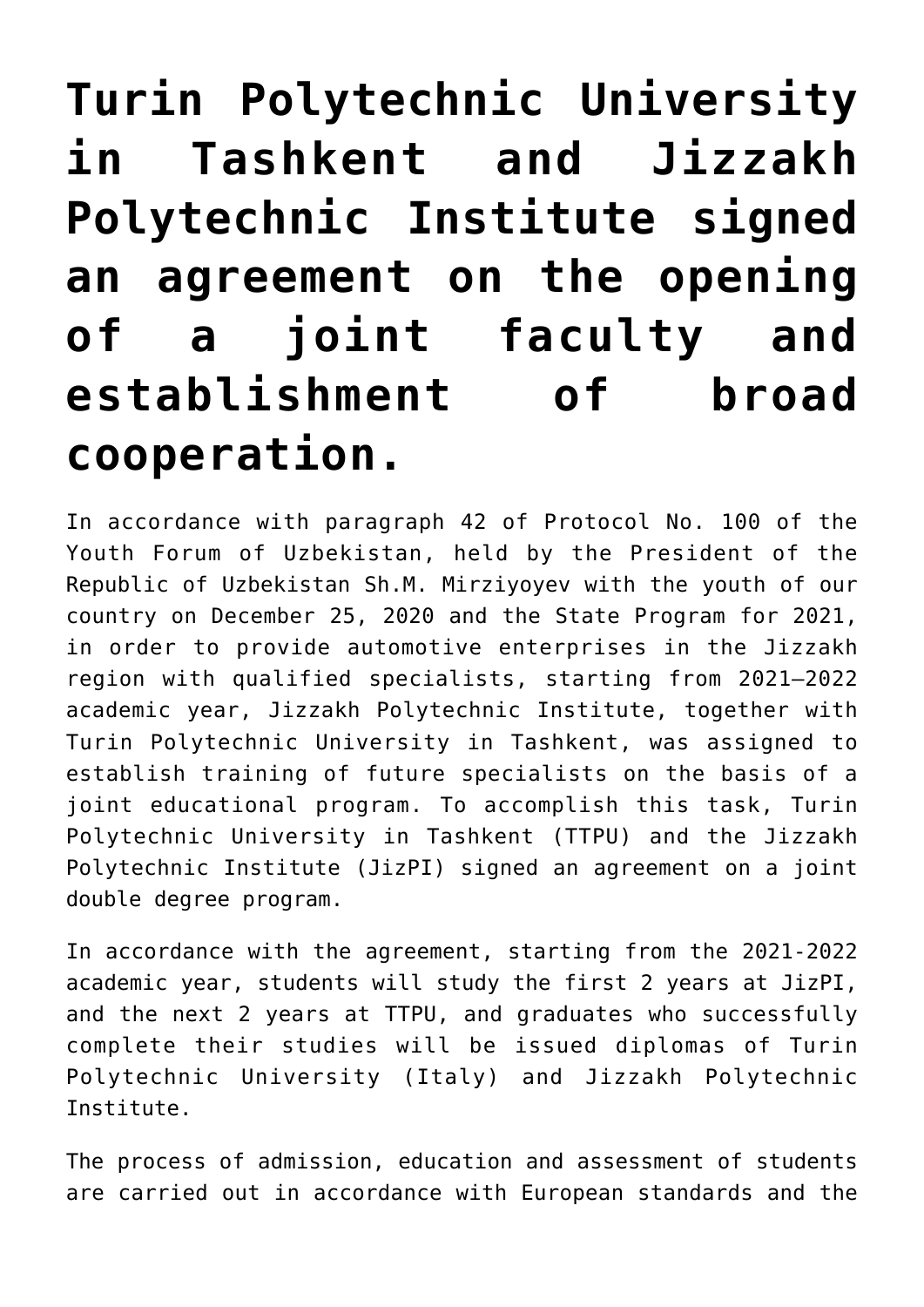requirements of Turin Polytechnic University (Italy).

The agreement signing ceremony was attended by the administration of Turin Polytechnic University in Tashkent, the management, teaching staff and students of the Jizzakh Polytechnic Institute, as well as representatives of the automotive industry, which are being built in the Jizzakh region.

The parties highlited the main points of the agreement, gave detailed information about universities and educational standards and answered the questions of participants.

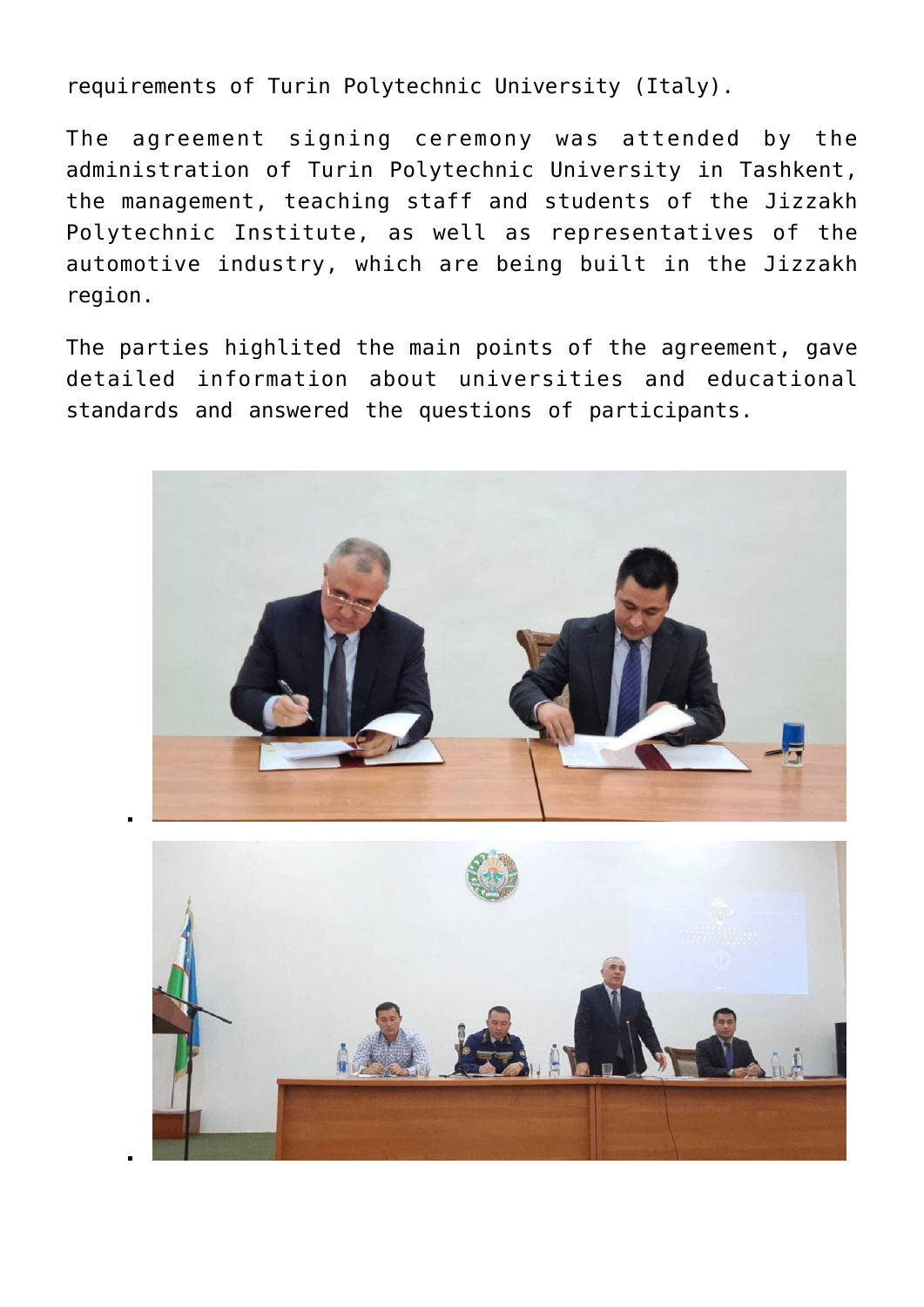